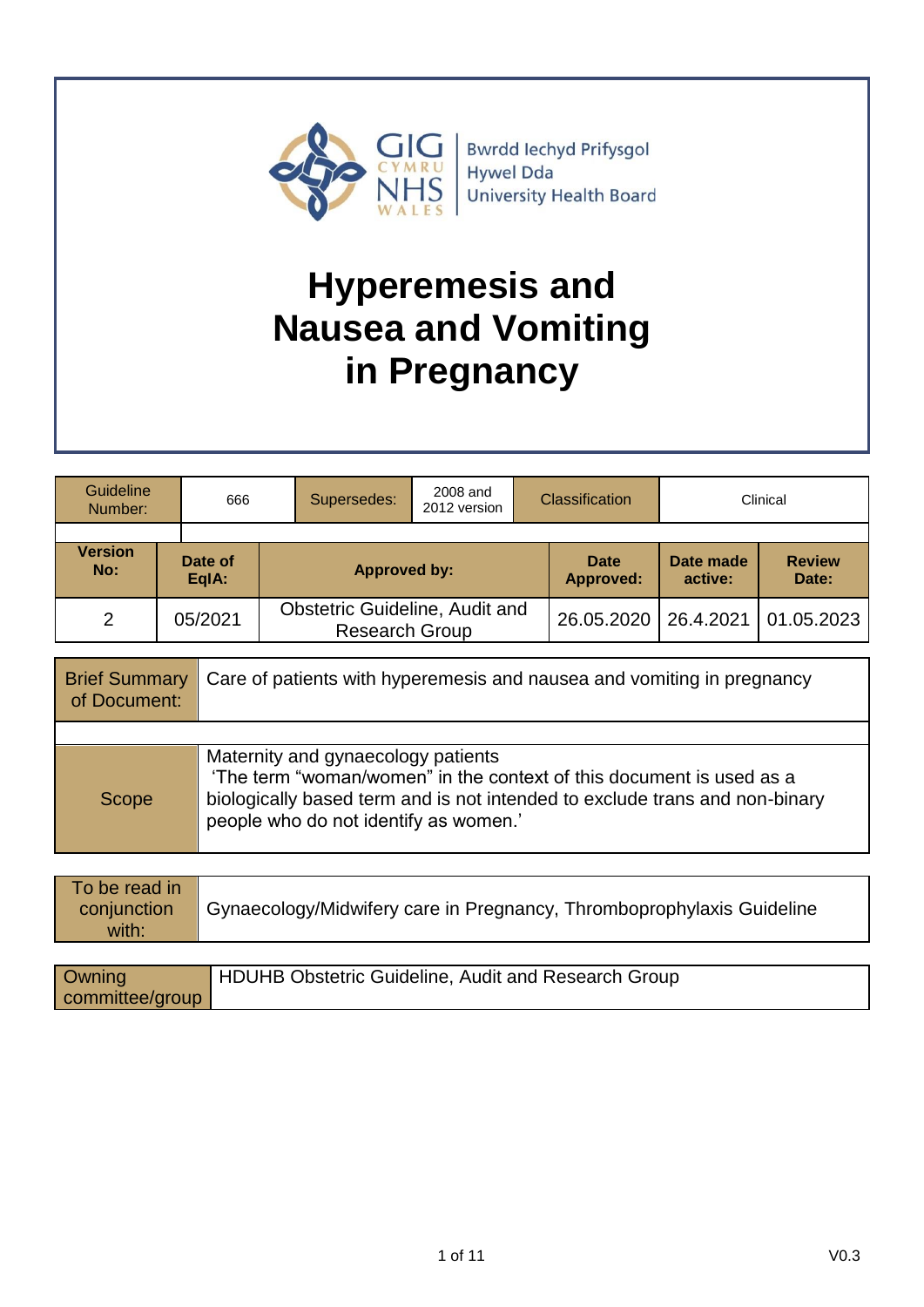|               | <b>Reviews and updates</b> |             |
|---------------|----------------------------|-------------|
| Version       | Summary of Amendments:     | Date        |
| no:           |                            | Approved:   |
|               | <b>Guideline Update</b>    | 14/09/2017  |
| $\mathcal{P}$ | Reviewed 2020              | 236/05/2020 |

#### Glossary of terms

| Term                   | <b>Definition</b>                                                                                                                                                  |
|------------------------|--------------------------------------------------------------------------------------------------------------------------------------------------------------------|
| Nausea and vomiting in | The symptoms of nausea and/or vomiting during early pregnancy                                                                                                      |
| pregnancy (NVP)        | where there are no other causes                                                                                                                                    |
| <b>Hyperemesis</b>     | An extreme form of NVP that is potentially life threatening and                                                                                                    |
| gravidarum (HG)        | associated with persistent vomiting, weight loss in pregnancy that is<br>greater than 5% of the pre-pregnancy weight and a large amount of<br>ketones in the urine |
| hCG                    | Human chorionic gonadotrophin                                                                                                                                      |

| Keywords   Hyperemesis, nausea, vomiting, pregnancy |  |
|-----------------------------------------------------|--|
|-----------------------------------------------------|--|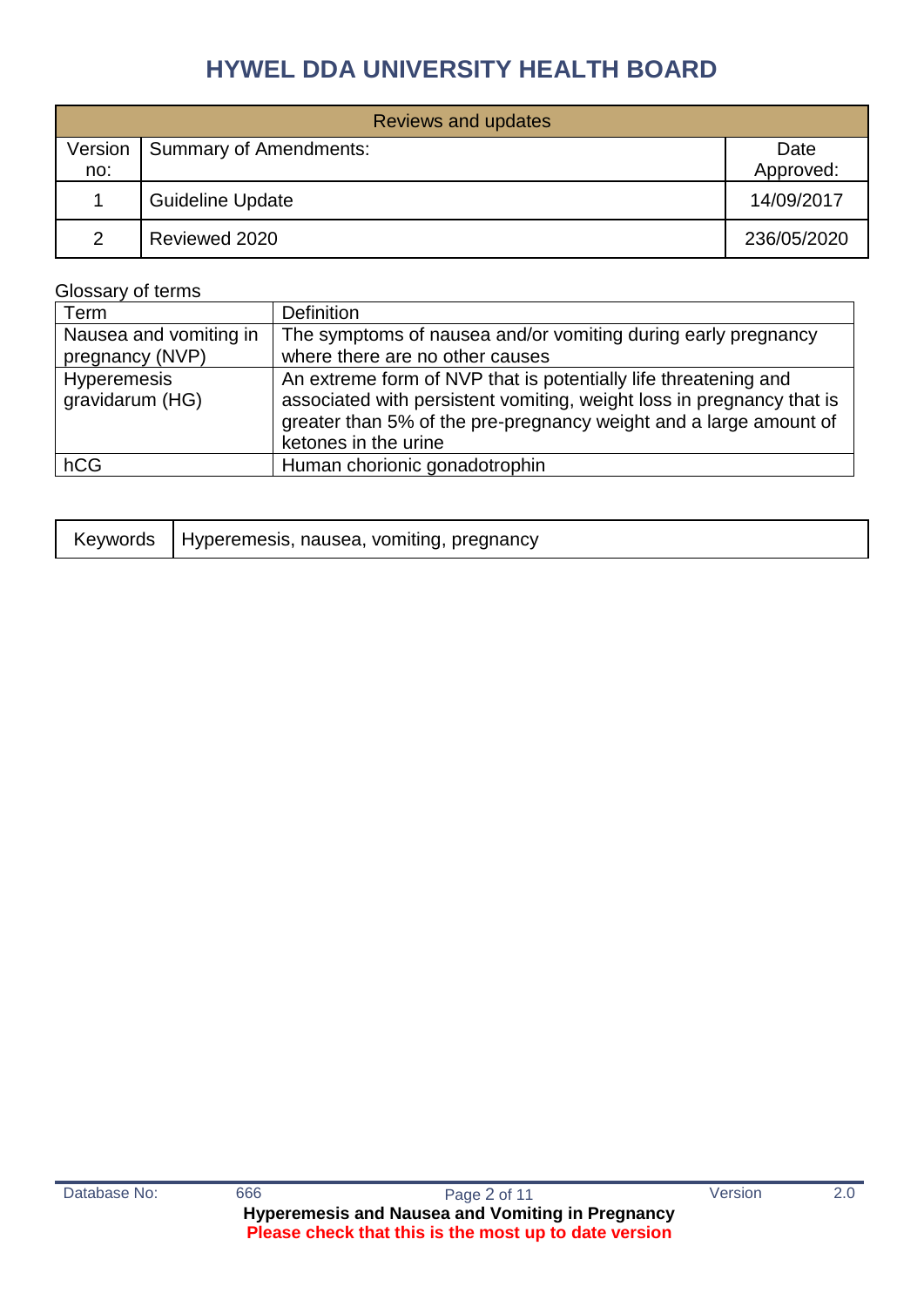### Contents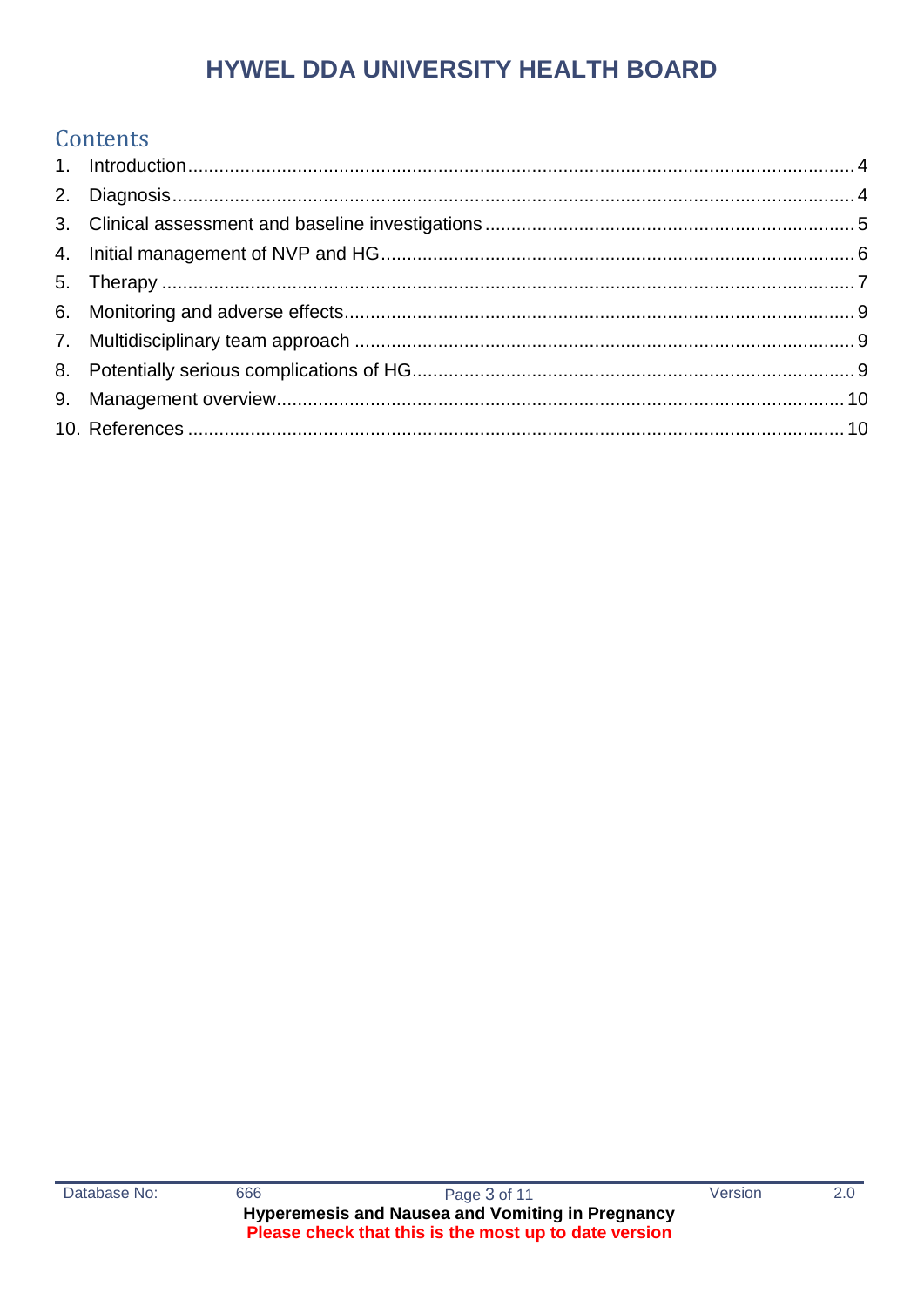#### <span id="page-3-0"></span>**1. Introduction**

NVP in pregnancy is common, affecting around 80% of all pregnant women. Symptoms usually resolve by 12 weeks gestation in 60% of women and by 16 weeks gestation in 90% of women. NVP beyond 20 weeks gestation is rare and affects only up to 3% of women. Mild cases of NVP in pregnancy are usually managed by the General Practitioner (GP).

HG is defined above, it has an incidence of 0.3-3.6% and frequently requires hospitalisation for rehydration and electrolyte rebalance.

Aetiological theories for NVP and HG range from the fetoprotective and genetic to the biochemical, immunological and biosocial.

They can both be linked with:

- Multiple pregnancy (higher hCG level)
- History of NVP in pregnancy of mother or sister
- NVP in a previous pregnancy (15.2-81%)
- Hydatidiform mole (higher hCG level)

#### <span id="page-3-1"></span>**2. Diagnosis**

NVP – should only be diagnosed when onset is in the first trimester of pregnancy and other causes of nausea and vomiting have been excluded. It starts by four to seven weeks of gestation, peaks in the ninth week and resolves by the 20<sup>th</sup> week.

HG – is diagnosed when there is protracted NVP with the triad of more than 5% prepregnancy weight loss, dehydration and electrolyte imbalance.

The severity of NVP is quantified by the Pregnancy-Unique Quantification of Emesis (PUQE) score. This will determine whether NVP is mild, moderate or severe and will also help to track progress with treatment.

#### **Pregnancy-Unique Quantification of Emesis (PUQE) index**

Total score is the sum of replies to each of the three questions. PUQE-24 score: Mild  $\leq 6$ : Moderate =  $7-12$ ; Severe =  $13-15$ 

| In the last 24<br>hours, for<br>how long<br>have you felt<br>nauseated or<br>sick to you<br>stomach? | Not at all<br>(1)             | One hours or<br>less (2) | $2-3$ hours $(3)$ | 4-6 hours $(4)$ | More than 6<br>hours $(5)$  |
|------------------------------------------------------------------------------------------------------|-------------------------------|--------------------------|-------------------|-----------------|-----------------------------|
| In the last 24<br>hours have<br>you vomited<br>or thrown<br>up?                                      | Seven or<br>more times<br>(5) | 5-6 times $(4)$          | $3-4$ times $(3)$ | 1-2 times $(2)$ | I did not throw<br>up $(1)$ |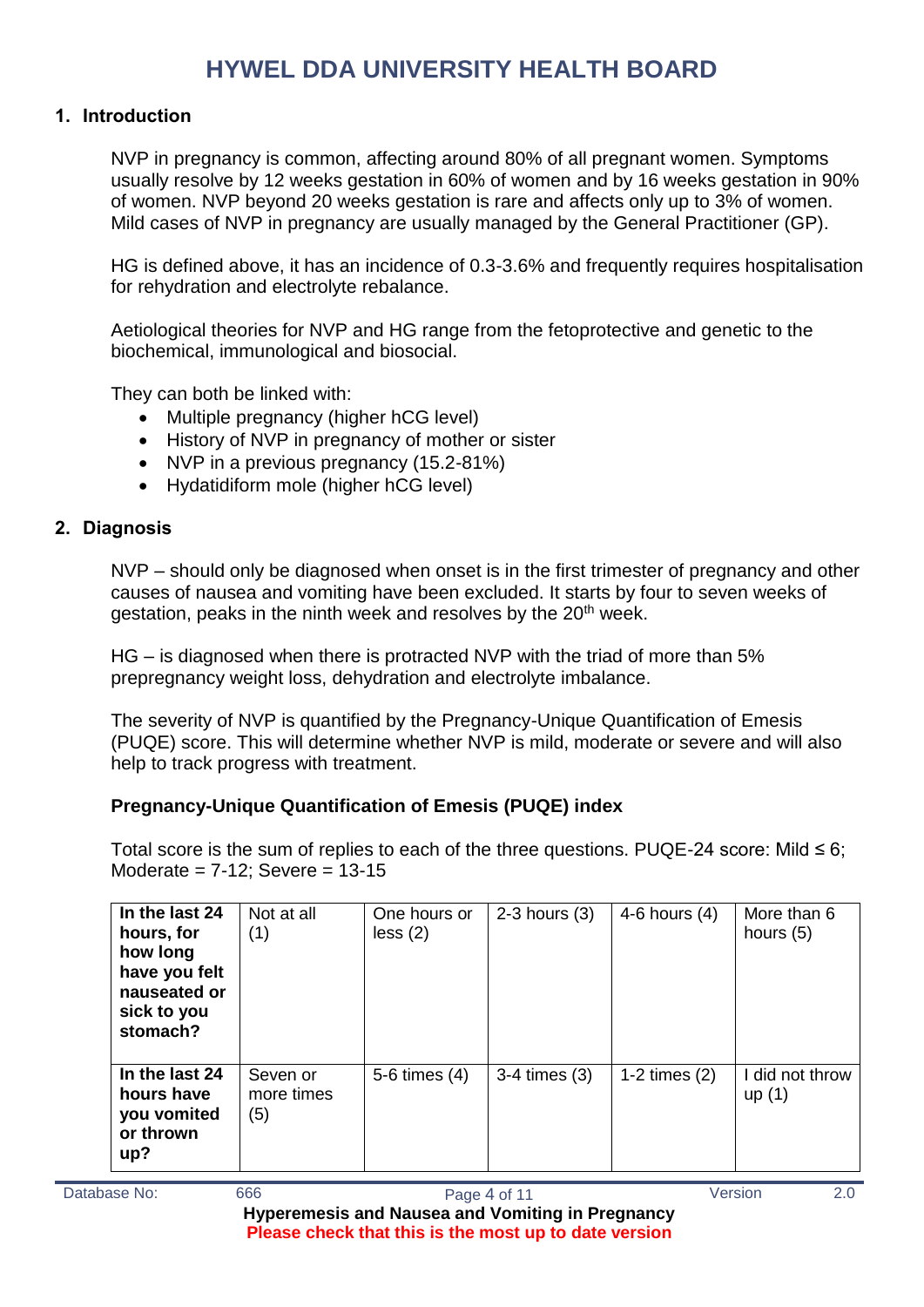| In the last 24<br>hours how<br>many times<br>have you had<br>retching or<br>dry heaves<br>without<br>bringing<br>anything up? | No times (1) | 1-2 times $(2)$ | $3-4$ times $(3)$ | 5-6 times (4) | Seven or<br>more times<br>(5) |
|-------------------------------------------------------------------------------------------------------------------------------|--------------|-----------------|-------------------|---------------|-------------------------------|
|-------------------------------------------------------------------------------------------------------------------------------|--------------|-----------------|-------------------|---------------|-------------------------------|

#### **PUQE-24 score: Mild = < 6; Moderate = 7-12; Severe = 13-15**

| How many hours have you slept out of 24 hours?                        | Why? |
|-----------------------------------------------------------------------|------|
| On a scale of 0-10, how would you rate you<br>wellbeing?              |      |
| $=$ worst possible, 10 $=$ the best you felt before<br>0<br>pregnancy |      |
| Can you tell me what causes you to feel that way?                     |      |
|                                                                       |      |

#### <span id="page-4-0"></span>**3. Clinical assessment and baseline investigations**

**History** 

- Previous NVP/HG
- Quantify severity using PUQE score: nausea, vomiting, hypersalivation, spitting, loss of weight, inability to tolerate food and fluids, effect on quality of life
- History to exclude other causes abdominal pain
	- urinary symptoms
	- infection
	- drug history
	- chronic Helicobacter pylori infection

**Examination** 

- Temperature
- Pulse
- Blood pressure
- Oxygen saturation
- Respiratory rate
- Abdominal examination
- Weight
- Signs of dehydration
- Signs of muscle wasting
- Other examination as guided by history

**Hyperemesis and Nausea and Vomiting in Pregnancy Please check that this is the most up to date version**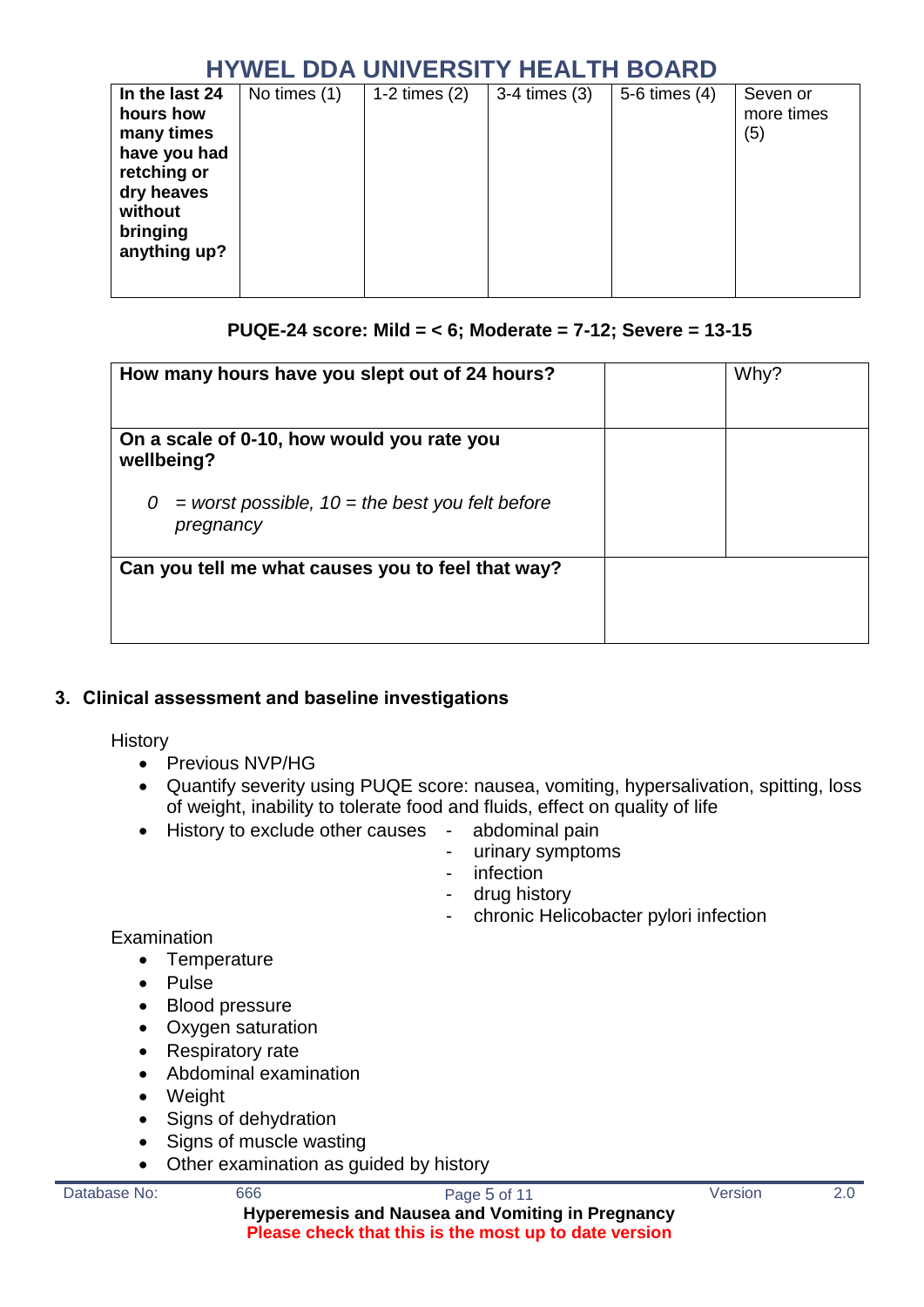Investigation

- MSU
- Urea and electrolytes
- Full blood count
- Blood glucose monitoring
- Ultrasound
- In refractory cases or history of previous admission check:
	- o TFT to exclude thyroid disease
	- o LFT to exclude liver disease such as hepatitis/gallstones
	- o Calcium and phosphate
	- o Amylase to exclude pancreatitis
	- o ABG to exclude metabolic disturbances

It is important that these two groups of women are identified correctly.

The majority of women with nausea and vomiting in pregnancy are usually able to manage by avoiding particular foods and eating at times when symptoms are less severe. Nausea and vomiting in pregnancy, although termed 'morning sickness' is episodic and can occur at any time of day.

Women can present with nausea with or without vomiting, fatigue, anorexia or weight loss. With HG the nausea and vomiting are so severe that it can cause dehydration, weight loss (with muscle wasting), electrolyte and metabolic disturbances and nutritional deficiency necessitating admission. In addition to the nausea and vomiting there may be excessive secretion of saliva (ptyalism) and spitting.

#### <span id="page-5-0"></span>**4. Initial management of NVP and HG**

#### **4.1 Uncomplicated NVP**

Mild (uncomplicated) NVP does not require admission to hospital and is managed and supervised by the GP.

Women may benefit from reassurance and support.

Dietary modifications: avoid known nauseating foods. Frequent small high carbohydrate meals.

Avoid fatty and spicy foods. Drink small amounts of fluid regularly between meals. Anti-emetics should be considered if there is persistent NVP despite conservative measures and may avoid the need of hospital admission.

Alternative treatments: Ginger, acupuncture, P6 acupressure, holistic therapies.

**4.2 Ambulatory day care management** should be used for suitable patients when community primary care measures have failed and where the PUQE score is <13.

#### **4.3 Inpatient management should be considered in the following circumstances:**

- Continued nausea and vomiting and inability to keep down oral anti-emetics
- Continued nausea and vomiting associated with ketonuria and/or weight loss (greater that 5% of body weight), despite oral anti-emetics
- Confirmed or suspected co-morbidity (such as urinary tract infection and inability to tolerate oral antibiotics).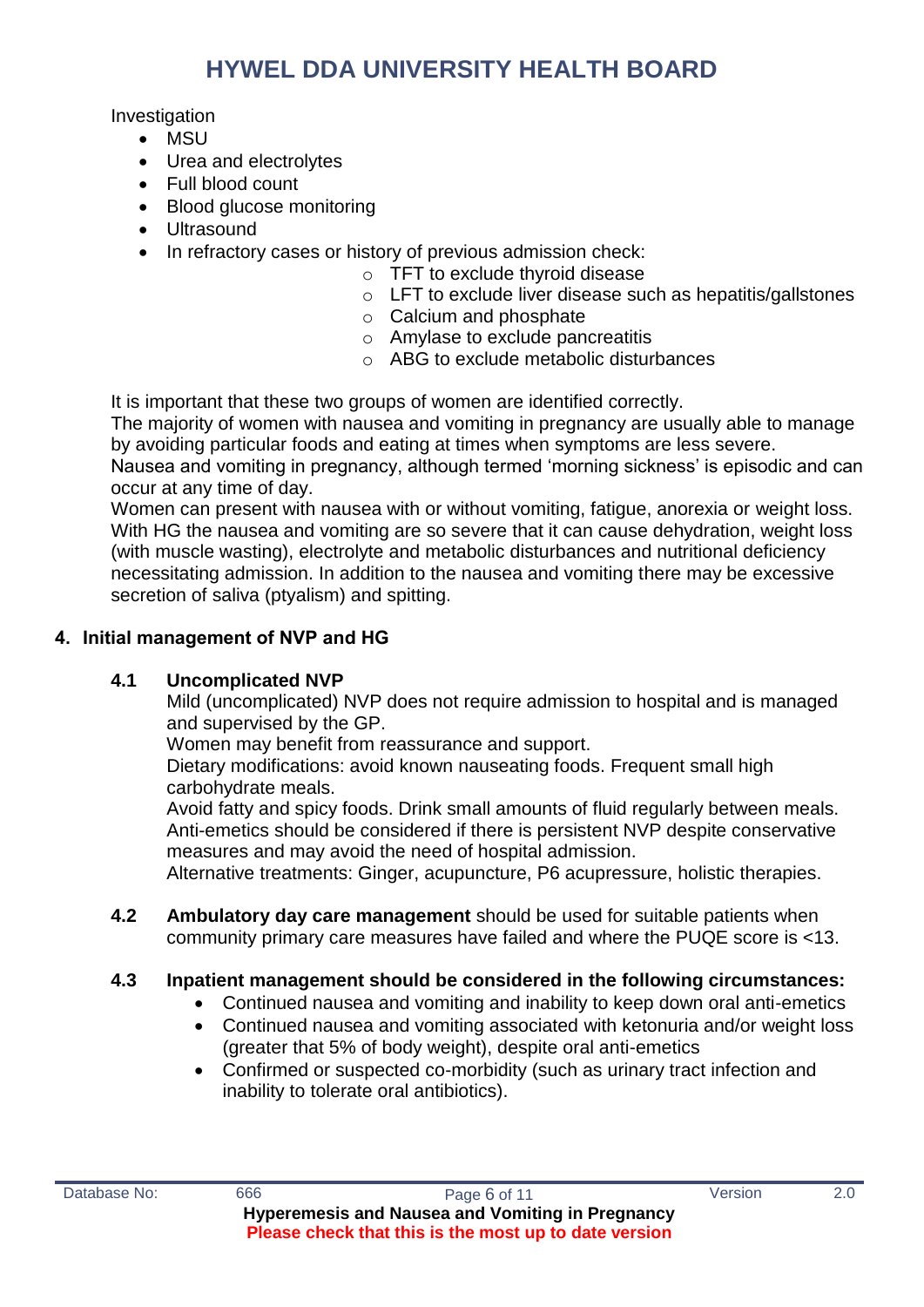#### <span id="page-6-0"></span>**5. Therapy**

#### **Please read the following advice prior to prescribing antiemetics:**

- Women should be asked about previous adverse reactions to antiemetic therapies. Drug-induced extrapyramidal symptoms and oculogyric crises can occur with the use of phenothiazines and metoclopramide. If this occurs, there should be prompt cessation of the medications.
- Clinicians should use antiemetics with which they are familiar and should use drugs from different classes if the first drug is not effective.
- Combinations of different drugs should be used in women who do not respond to a single antiemetic.
- Use of Ondansetron in the first trimester can increase the risk of oral clefts and cardiac anomalies and therefore should be avoided.

#### **5.1 Anti-emetics**

- **First line anti-emetics:**These are **antihistamines** (H1 receptor agonists)(Promethiazine, Cyclizine and Cinnarizine) and **phenothiazines** (Prochlorperazine, Chlorpromazine and Perphenazine).
- **Second line treatments:**These are **dopamine agonists** (Metoclopramide and Domperidone).

**Metoclopramide:** When using Metoclopramide patients may develop extrapyramidal disorder and tardive dyskinesia. Therefore when using this drug the maximum dose is 30mg in 24 hours, for a maximum of five days.

**Ondansetron:** This is used as a second line treatment in resistant cases. Studies conducted on Ondansetron give mixed results. Larger retrospective studies showed there are no increased risks of stillbirth, major birth defects, preterm labour or small for gestational age. However, some case control studies show a small risk of cleft palate. Data from the Swedish Medical and Birth Register demonstrated a small increased risk of cardiovascular defects and cardiac septal defects. **For this reason Ondansetron should be limited to patients who are not responding to other medications**.

#### **5.2 Corticosteroids**

Corticosteroids should be reserved for cases where standard therapies have failed.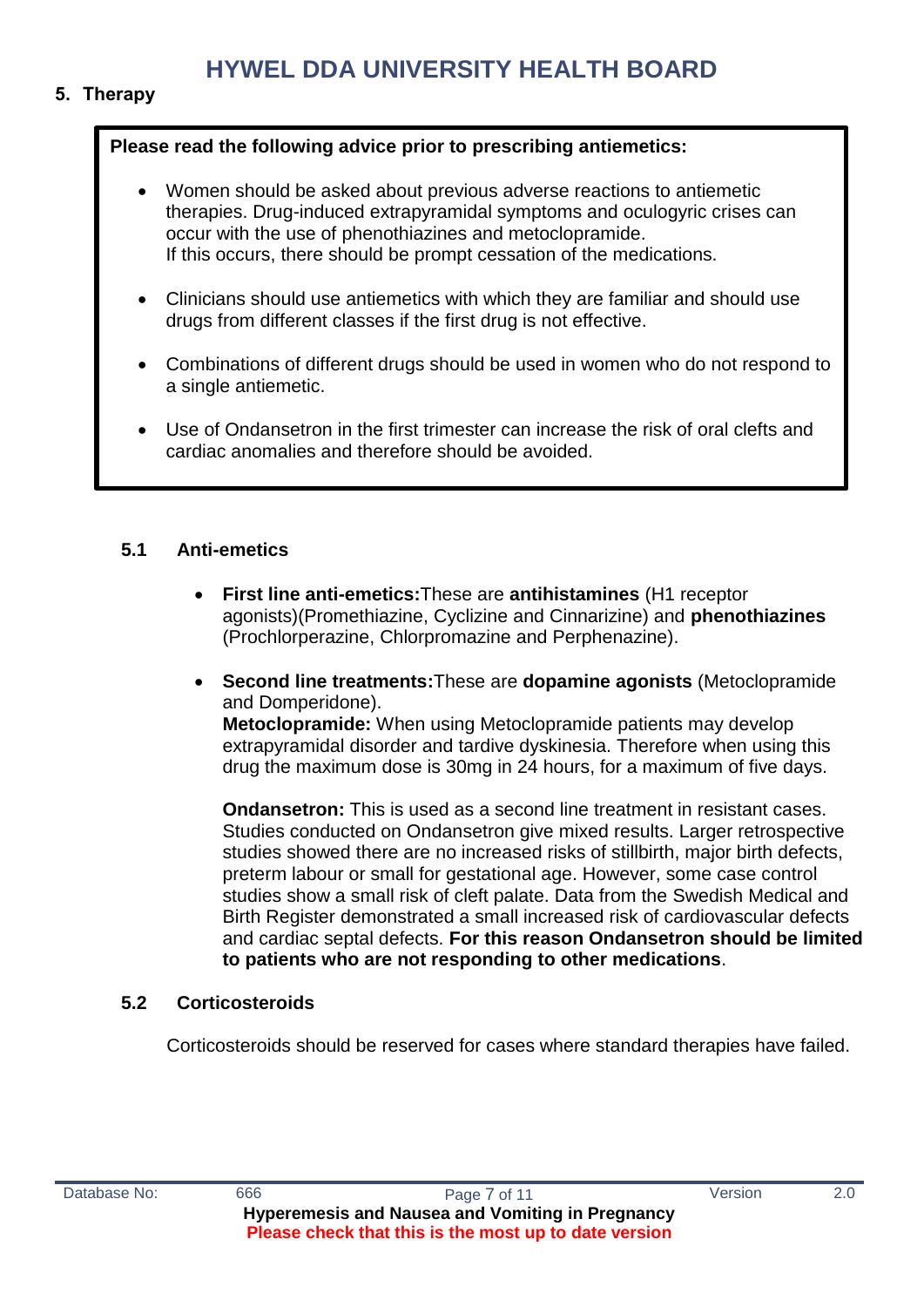#### **Recommended anti-emetic therapies and dosages**

*Note. Metoclopramide and Cyclizine cannot be given together*

|                    | Cyclizine 50mg PO, IM or IV 8 hourly                                       |
|--------------------|----------------------------------------------------------------------------|
|                    | Prochloperazine 5-10mg 6-8 hourly PO or 12.5mg 8 hourly IM,                |
| <b>First line</b>  | IV                                                                         |
|                    | Promethazine 12.5-25mg 4-6 hourly PO, IV, IM<br>$\bullet$                  |
|                    |                                                                            |
|                    | Chlorpromazine 25mg 4-6 hourly PO, IV, IM                                  |
|                    | Metoclopramide 10mg 8 hourly (tds) PO, IV, IM (maximum 5<br>$\bullet$      |
|                    | days duration)                                                             |
| <b>Second line</b> | Domperidone 10mg 8 hourly PO                                               |
|                    | Ondansetron 4-8mg 6-8 hourly PO or 8mg over 15 minutes 12                  |
|                    | hourly IV                                                                  |
|                    |                                                                            |
|                    |                                                                            |
|                    | Corticosteroids: Hydrocortisone 100mg twice daily IV and once<br>$\bullet$ |
|                    | clinical improvement occurs convert to Prednisolone 40-50mg                |
| <b>Third line</b>  |                                                                            |
|                    | daily PO with the dose gradually tapered until the lowest                  |
|                    | maintenance dose that controls symptoms is reached                         |
|                    |                                                                            |
|                    |                                                                            |

#### **5.3 Rehydration regimes for ambulatory day care and inpatient management:**

Dehydration occurs when fluid losses exceed fluid intake and is often associated with electrolyte abnormalities, fatigue, dizziness and weakness.

Correct dehydration with up to 2 litres IV Ringer's lactate (Hartmann's solution) infused over three to five hours.

Supplement with appropriate electrolytes and vitamins.

**In special circumstances** the following regime needs to be considered (if so senior Obstetric input is indicated):

- Normal saline with additional potassium chloride in each bag with administration guided by daily monitoring of electrolytes is the most appropriate intravenous hydration
- Dextrose infusions are not appropriate unless the serum sodium levels are normal and thiamine has been administered.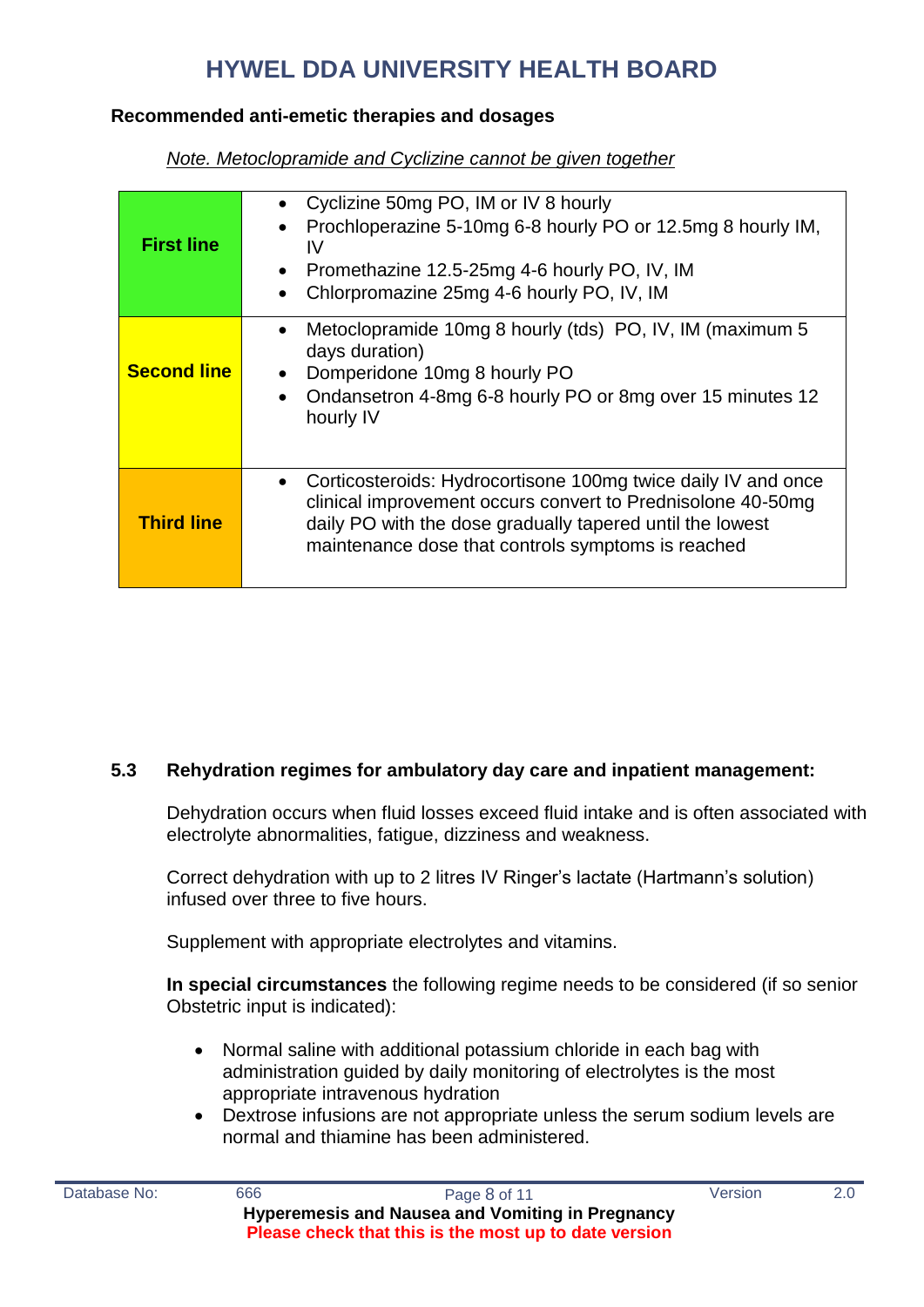Dextrose containing solutions can precipitate Wernicke's encephalopathy in thiamine-deficient states, hence each day IV dextrose is administered high (100mg) daily doses of parenteral thiamine is recommended.

#### **5.4 Complementary therapies include:**

- Ginger
- Acupressure
- Acupuncture

#### **5.5 Nutritional support**

In some cases of severe HG total parenteral nutrition becomes necessary. This has shown to have a rapid therapeutic effect however metabolic and infective complications are a risk.

#### **5.6 Psychological support**

Involvement of the mental health team in the woman's care may improve quality of life and the ability to cope with the pregnancy.

#### <span id="page-8-0"></span>**6. Monitoring and adverse effects**

- Check urea and serum electrolyte levels daily in women requiring IV fluids
- Histamine H2 receptor antagonists or proton pump inhibitors may be used for women developing gastro-oesophageal reflux disease, oesophagitis or gastritis e.g. Ranitidine
- Thiamine supplementation (PO or IV) should be given to all women admitted with prolonged vomiting, especially before administration of dextrose or parenteral nutrition
- Women admitted with HG should be offered thromboprophylaxis with low molecular weight heparin unless there are specific contraindications such as active bleeding. Thromboprophylaxis can be discontinued on discharge
- Avoid giving iron preparation to women who had previous or have current NVP or HG

#### <span id="page-8-1"></span>**7. Multidisciplinary team approach**

In women with severe NVP or HG consider referral to other professionals such as midwives, nurses, dieticians, pharmacists, endocrinologists, nutritionists and gastroenterologists and a mental health team, including psychiatrist.

When all other medical therapies have failed, enteral or parenteral treatment should be considered with a multidisciplinary approach.

All therapeutic measures should have been tried before offering termination of a wanted pregnancy.

#### <span id="page-8-2"></span>**8. Potentially serious complications of HG**

- Wernicke's encephalopathy (rare) caused by thiamine deficiency
- Hyponatraemia (plasma sodium levels <120mmol/l) causes lethargy, seizures and respiratory arrest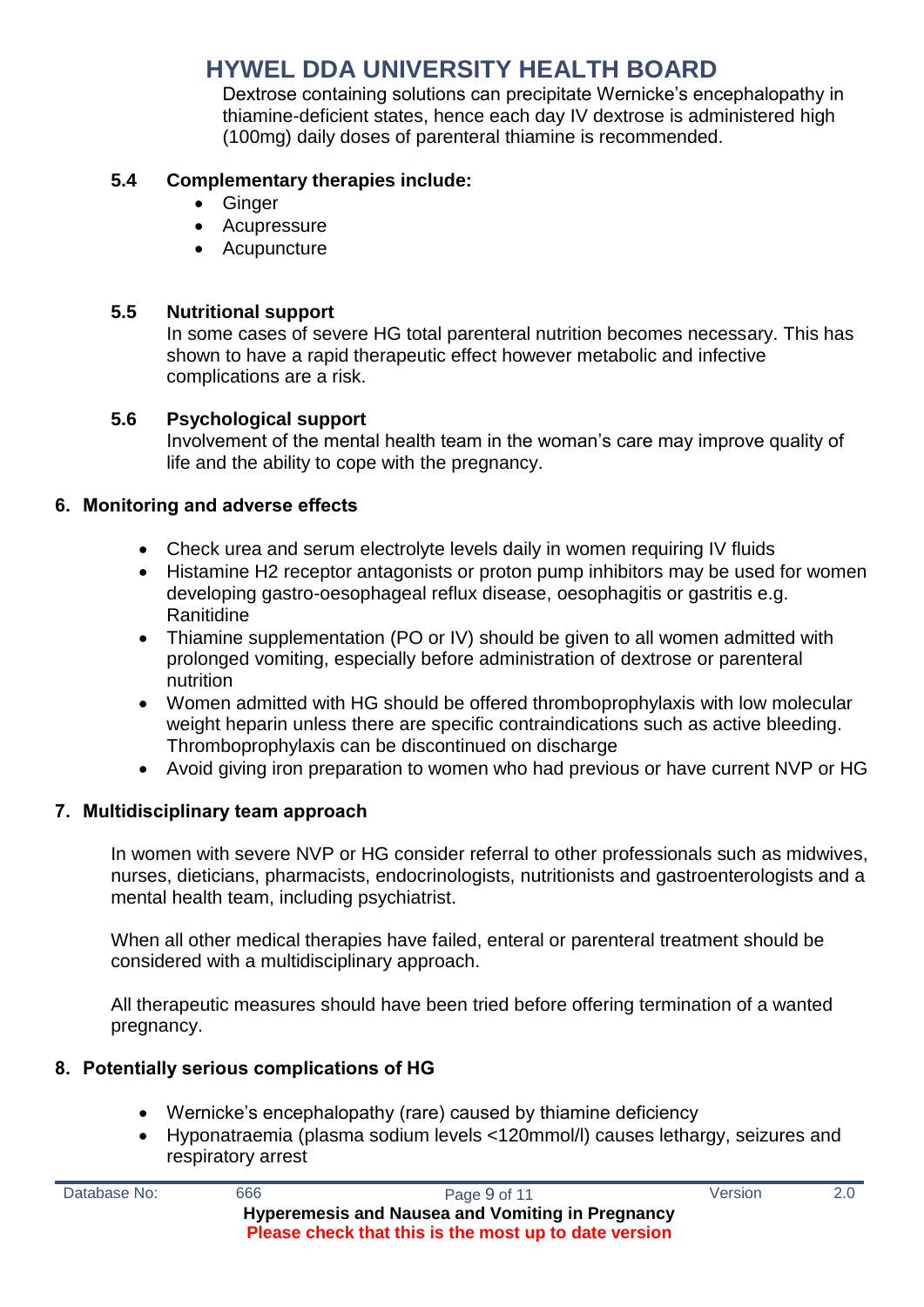- Other vitamin deficiencies which may occur in HG include cyanocobalamine (vitamin B12) and pyridoxine (vitamin B6), causing anaemia and peripheral neuropathy
- Mallory-Weiss tears of the oesophagus can be caused by prolonged vomiting leading to episodes of haematemesis
- Rarely, pancreatitis and renal failure.

#### <span id="page-9-0"></span>**9. Management overview**

- Even if the diagnosis of NVP seems to be straight forward consider and rule out other causes, pregnancy related or not
- Offer reassurance and support
- Suggest dietary and lifestyle changes which may help alleviate symptoms
- If symptoms are persistent or severe treat with regular anti-emetics and consider admission if rehydration necessary

All pregnant women with a history of prolonged dehydration and/or bed rest should receive thromboprophylaxis (e.g. Clexane 40mg daily) and wear thrombo-embolic stockings (TEDS).

#### <span id="page-9-1"></span>**10.References**

MHRA (2020) https://www.gov.uk/drug-safety-update/ondansetron-small-increased-risk-oforal-clefts-following-use-in-the-first-12-weeks-of-pregnancy

RCOG (2016) GT Guideline No.69 The Management of Nausea and Vomiting of Pregnancy and Hyperemesis Gravidarum Online: [https://www.rcog.org.uk/globalassets/documents/guidelines/green-top](https://www.rcog.org.uk/globalassets/documents/guidelines/green-top-guidelines/gtg69-hyperemesis.pdf)[guidelines/gtg69-hyperemesis.pdf](https://www.rcog.org.uk/globalassets/documents/guidelines/green-top-guidelines/gtg69-hyperemesis.pdf)